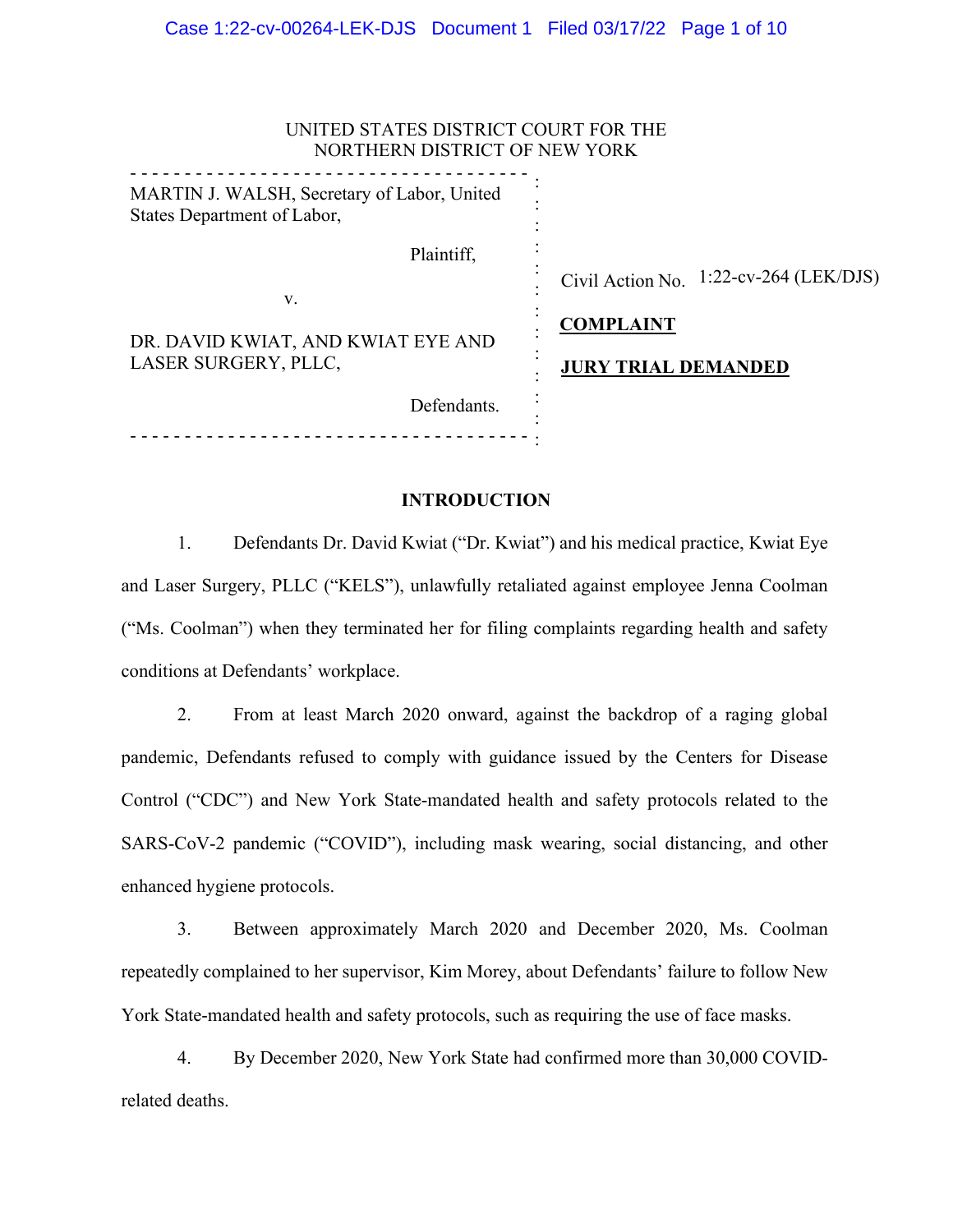### Case 1:22-cv-00264-LEK-DJS Document 1 Filed 03/17/22 Page 2 of 10

5. When Defendants refused to change their unsafe practices, in December 2020 and January 2021, Ms. Coolman filed two complaints with the New York State Department of Health ("NYSDOH"), reporting her concerns regarding these hazardous working conditions.

6. On the morning of February 24, 2021, NYSDOH contacted KELS by telephone.

7. That same morning, after the call from NYSDOH, Dr. Kwiat confronted Ms. Coolman, accused her of complaining to NYSDOH, and fired her on the spot.

8. Dr. Kwiat directly and explicitly informed Ms. Coolman that the reason for her termination was because she reported Defendants' lack of COVID-related health and safety protocols to NYSDOH.

9. Defendants' actions, individually and collectively, constitute unlawful retaliation under section 11(c) of the Occupational Safety and Health Act of 1970, as amended, (the "Act" or the "OSH Act"), 29 U.S.C. § 651 *etseq*.

10. Plaintiff, Martin J. Walsh, Secretary of Labor, United States Department of Labor (the "Secretary"), brings this action against Defendants pursuant to section 11(c) of the OSH Act, to enjoin Defendants' unlawful acts, and order all appropriate relief seeking to enforce the provisions of section 11(c) of the Act, 29 U.S.C.  $\S$  660(c).

11. The Secretary brings this action pursuant to the authority granted to him by section  $11(c)(2)$  of the Act, 29 U.S.C. § 660(c)(2).

#### **JURISDICTION AND VENUE**

12. This Court has jurisdiction over this action pursuant to section  $11(c)(2)$  of the Act, 29 U.S.C. § 660(c)(2).

13. Venue is proper in the United States District Court for the Northern District of New York pursuant to 29 U.S.C.  $\S$  660(c)(2) and 28 U.S.C.  $\S$  1391(b)(1) and (2) because all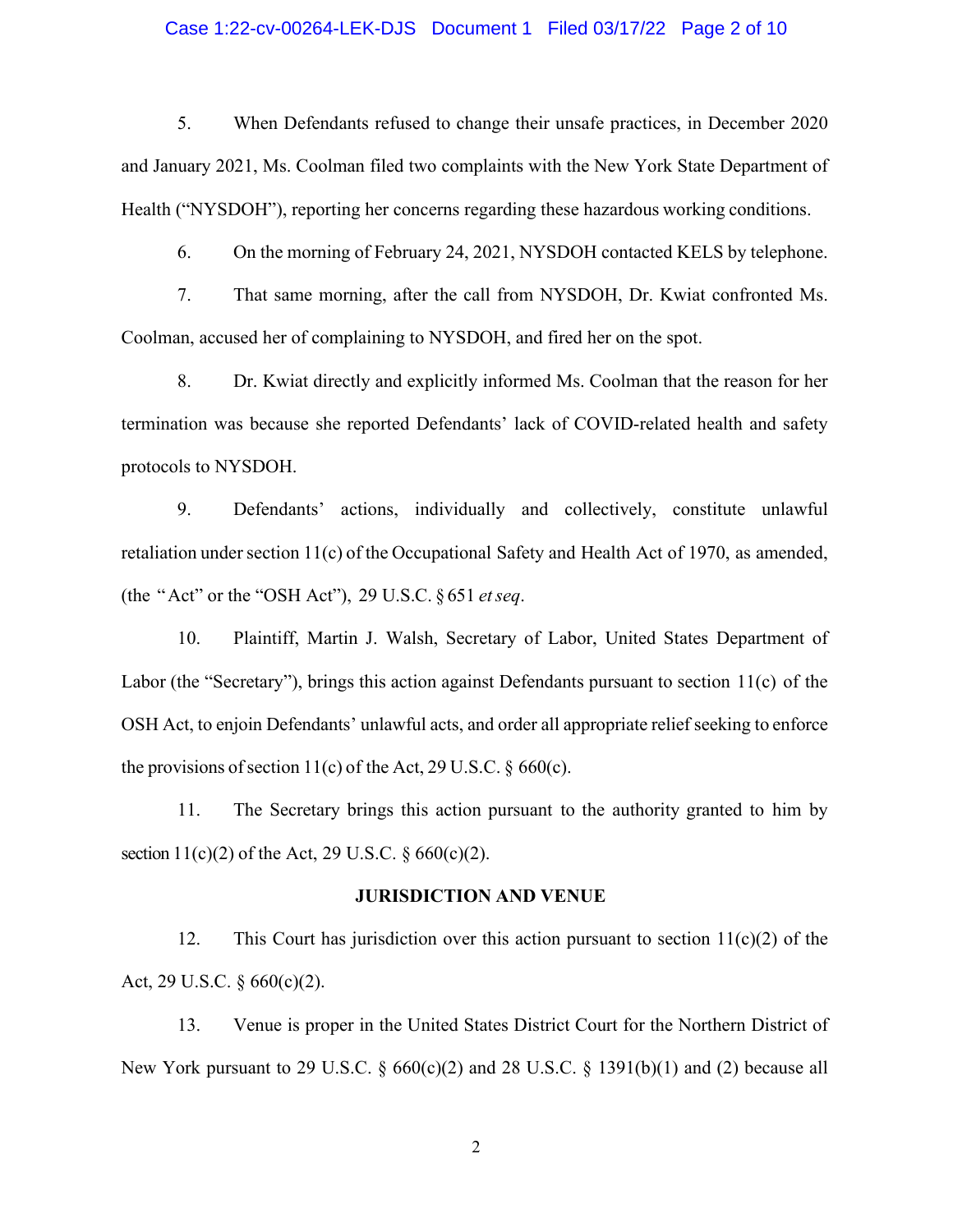### Case 1:22-cv-00264-LEK-DJS Document 1 Filed 03/17/22 Page 3 of 10

Defendants reside within the judicial district and events giving rise to this claim occurred within the judicial district.

# **FACTUAL ALLEGATIONS**

### *Defendants*

14. Defendant KELS is a corporation organized under the laws of the State of New York, and at all times material has been an employer that provides ophthalmological services to individuals in Amsterdam, New York.

15. Defendant KELS maintains its principal location for the regular transaction of business at 100 Holland Circle Drive, Amsterdam, NY 12010.

16. Defendant KELS is now and has been at all times relevant, a "person" as defined in section 3(4) of the Act, 29 U.S.C. § 652(4).

17. Defendant KELS is now and at all times material has been an "employer" engaged in a business affecting commerce within the meaning of section  $3(5)$  of the Act, such as by using medical equipment originating from outside the state of New York. 29 U.S.C. § 652(5).

18. Defendant Dr. Kwiat is and at all times material has been the president and sole member of Defendant KELS, with, among other things, the authority to hire, fire and take disciplinary actions against employees of Defendant KELS.

19. Defendant Dr. Kwiat resides in Saratoga Springs, New York.

20. Defendant Dr. Kwiat is now and been at all times material, a "person" as defined in section 3(4) of the Act, 29 U.S.C.  $\S 652(4)$ .

### *Ms. Coolman's Employment with Defendants*

21. On or about July 9, 2017, Defendants hired Ms. Coolman as an Ophthalmology Technician.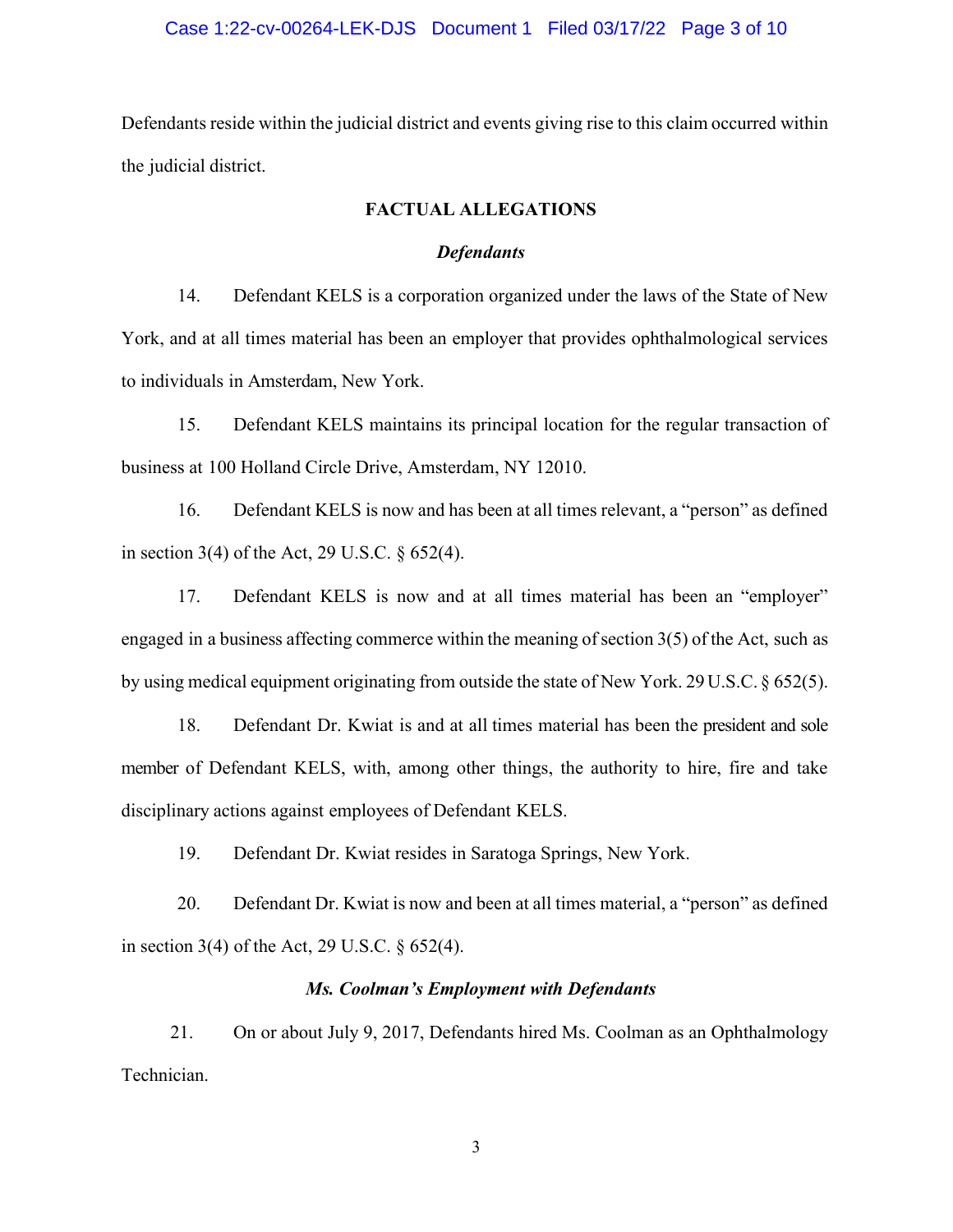### Case 1:22-cv-00264-LEK-DJS Document 1 Filed 03/17/22 Page 4 of 10

22. Ms. Coolman worked as an Ophthalmology Technician for Defendants, primarily performing ophthalmologic services before Defendants terminated her from her employment on February 24, 2021.

23. As an Ophthalmology Technician, Ms. Coolman performed exams and other medical tasks that required her to be face-to-face with, or in close physical proximity to, patients and co-workers.

### *The Outbreak of the COVID Pandemic*

24. On January 21, 2020, the CDC announced the first known case of COVID in the United States.

25. On January 30, 2020, the World Health Organization ("WHO") declared the COVID outbreak a public health emergency of international concern, which is the WHO's highest level of alarm.

26. On January 31, 2020, the United States Department of Health and Human Services declared a public health emergency covering the entire United States, including the State of New York.

27. Starting in February 2020, the CDC issued a series of guidance documents targeted at healthcare facilities and suggested workplace measures to prevent the spread of COVID, including the use of facemasks, patient pre-screening for COVID, heightened cleaning measures, social distancing, and encouraging sick employees to stay home.

28. On March 1, 2020, New York State recorded its first confirmed case of COVID.

29. On March 7, 2020, former New York State Governor Andrew Cuomo declared a Disaster Emergency in the State of New York.

30. On March 11, 2020, the WHO declared the COVID outbreak a pandemic.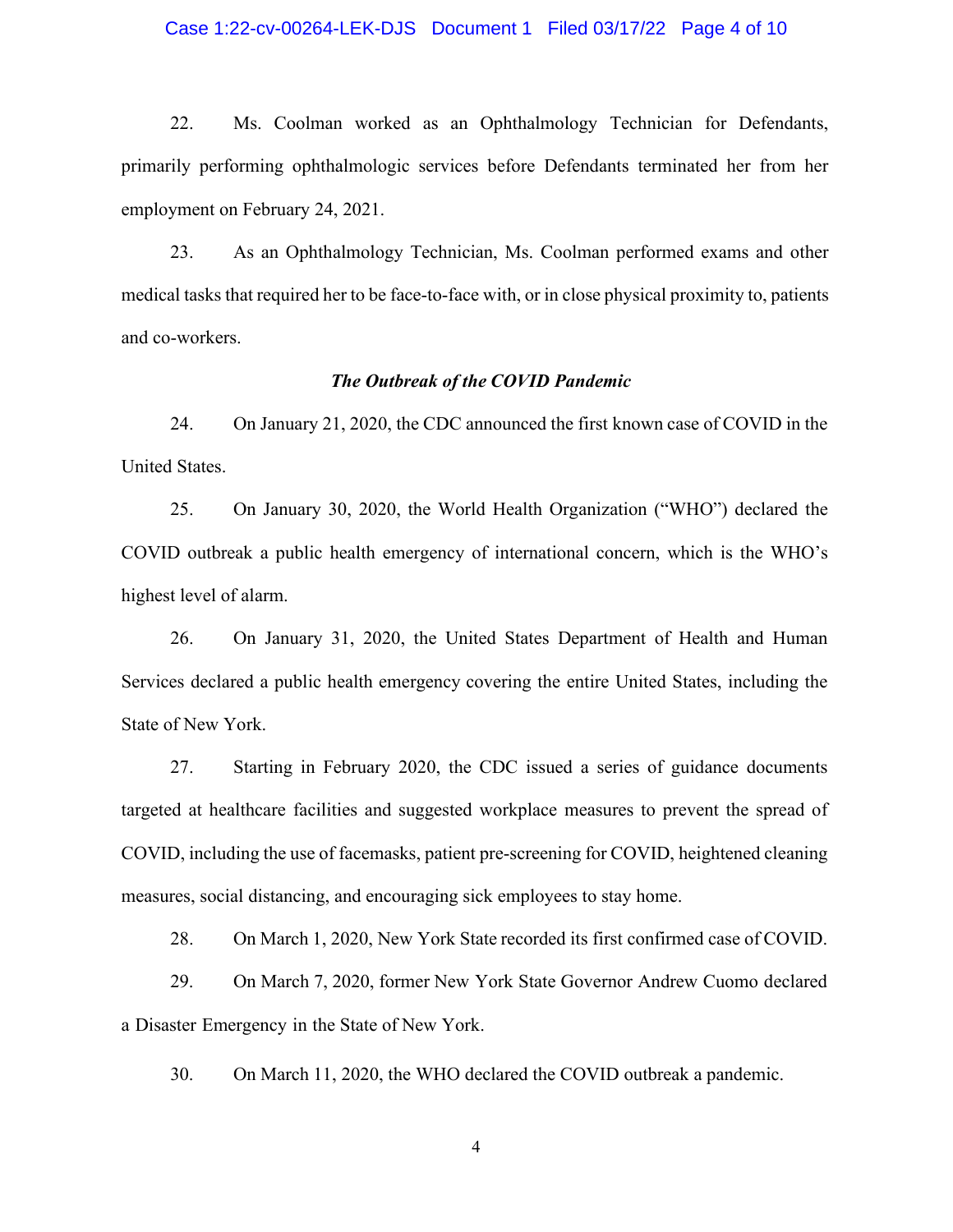### Case 1:22-cv-00264-LEK-DJS Document 1 Filed 03/17/22 Page 5 of 10

31. On March 13, 2020, the former President formally declared the pandemic a national emergency.

32. Starting on March 22, 2020, New York State issued a series of health and safety mandates called "PAUSE" mandates and created new workplace measures to address the challenges and dangers posed by COVID.

33. Among other requirements, the PAUSE mandates included mask mandates, social-distancing mandates, mandates for non-essential businesses to limit capacity, and quarantine mandates related to COVID exposure.

### *Defendants' Unsafe Working Conditions*

34. Between March 2020 and February 24, 2021 (the "Relevant Time Period"), despite the pandemic and New York State's various PAUSE and other health and safety mandates, Defendants refused to take appropriate measures to implement health and safety protocols to address the dangers posed by COVID.

35. During the Relevant Time Period, Defendants did not require employees to wear face masks or coverings of any kind.

36. During the Relevant Time Period, Defendants did not require patients to wear face masks or coverings of any kind.

37. During the Relevant Time Period, Defendants continued performing nonemergency procedures.

38. During the Relevant Time Period, Defendants did not implement socialdistancing or enhanced COVID cleaning protocols.

39. During the Relevant Time Period, if patients asked Dr. Kwiat to wear a mask, Defendants refused to treat them and removed them from their practice.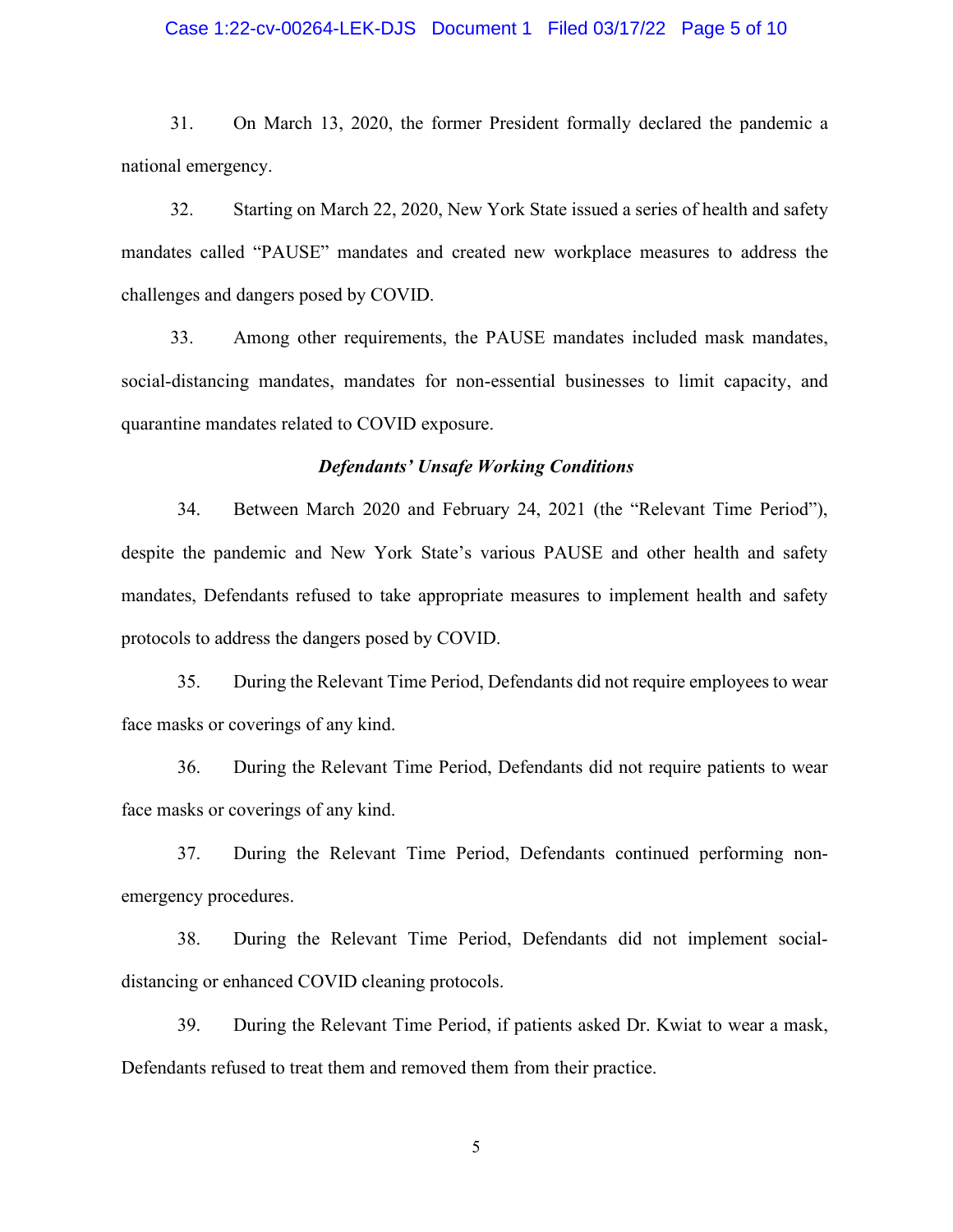### Case 1:22-cv-00264-LEK-DJS Document 1 Filed 03/17/22 Page 6 of 10

40. During the Relevant Time Period, Defendants threatened to terminate employees who talked about COVID at the workplace.

41. During the Relevant Time Period, Defendants threatened to terminate employees if they got tested for COVID because Dr. Kwiat stated he did not want the medical practice to be investigated by the health department.

42. During the Relevant Time Period, Defendants' employees were also required to work when family members in the home tested positive for COVID.

43. At least two of Defendants' patients complained to the New York State PAUSE Enforcement Assistance Task Force that Defendants were not following health and safety mandates required under the State's PAUSE mandates.

44. In both instances, the Montgomery County Sherriff's Office, which received the complaints, investigated, observed Defendants' employees not wearing masks, and admonished Dr. Kwiat for refusing to require the use of masks.

45. Even after the Montgomery County Sheriff's Office's investigation, Dr. Kwiat refused to require employees to wear masks and refused to take any other measures to address the dangers posed by COVID.

46. Ms. Coolman felt unsafe as a result of these dangerous working conditions and repeatedly complained about the lack of required COVID health and safety protocols to her supervisor, Kim Morey, between approximately March 2020 and December 2020.

#### *Ms. Coolman's Complaint with NYSDOH and Subsequent Termination*

47. As a result of the unsafe workplace conditions described above, Ms. Coolman filed two complaints with the NYSDOH, one in December 2020 and another in January 2021.

48. On the morning of February 24, 2021, NYSDOH contacted KELS by telephone.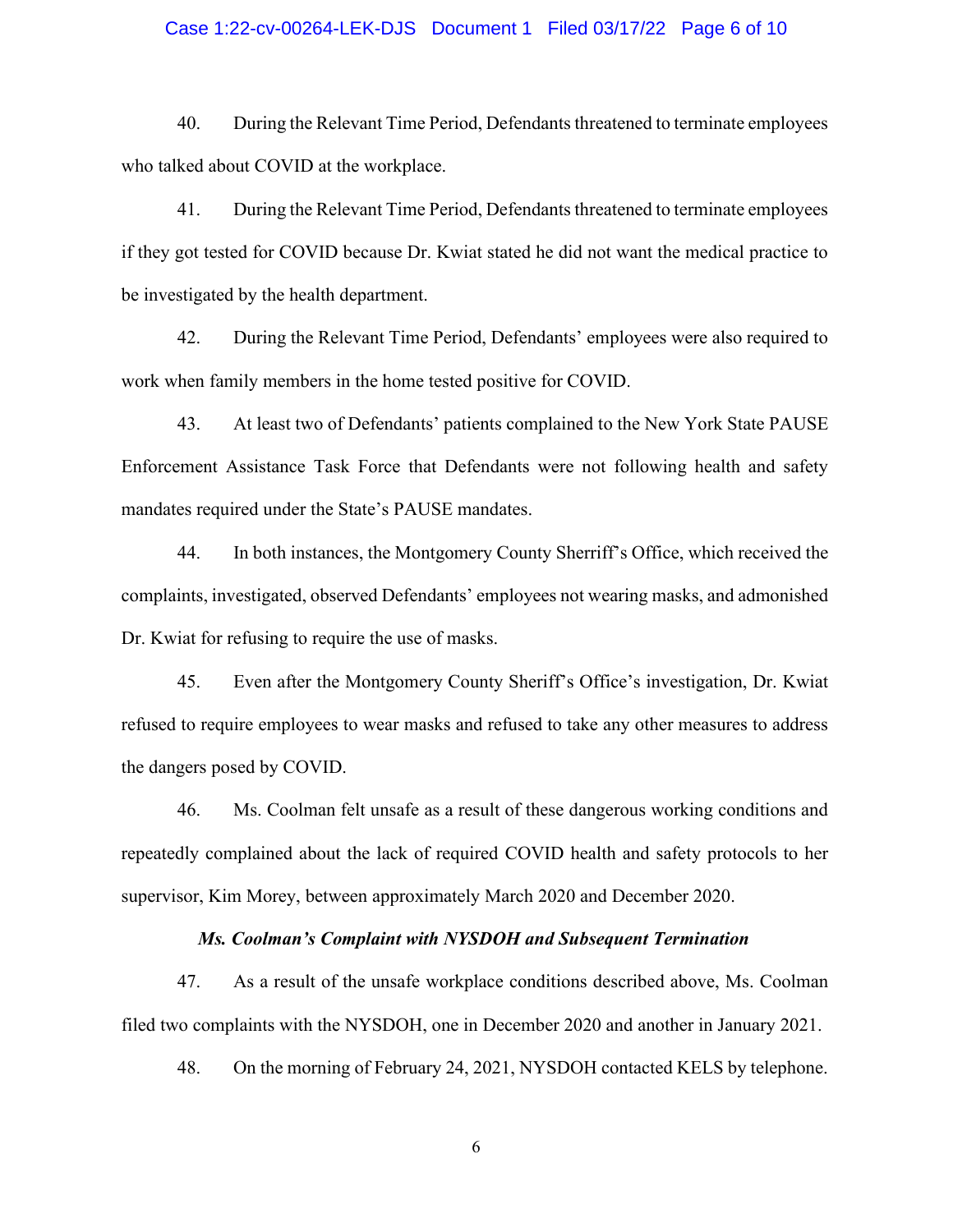### Case 1:22-cv-00264-LEK-DJS Document 1 Filed 03/17/22 Page 7 of 10

49. Dr. Kwiat terminated Ms. Coolman that same morning, specifically stating that he was firing her because she complained to the NYSDOH.

50. Supervisor Kim Morey was present when Dr. Kwiat fired Ms. Coolman.

### *Ms. Coolman Files a Complaint with OSHA*

51. On or about February 25, 2021, the day after her termination, Ms. Coolman timely filed a whistleblower complaint under section  $11(c)$  of the OSH Act, 29 U.S.C.  $\frac{660(c)}{c}$ with the Occupational Safety and Health Administration ("OSHA").

52. Ms. Coolman's OSHA complaint alleged that KELS and Dr. Kwiat were not requiring masks to be worn by staff or patients despite New York State health mandates, and that Defendants terminated her for filing complaints regarding unsafe COVID workplace conditions at KELS.

53. OSHA began an investigation of Defendants in response to Ms. Coolman's complaint.

54. On March 8, 2021, OSHA sent a notice to Defendants regarding the OSHA complaint with a standard set of requests for information.

55. Instead of providing any of the requested information, Dr. Kwiat sent a letter to the Department of Labor, Office of the Inspector General ("OIG"), making various unfounded claims and refusing to provide information to OSHA.

56. Dr. Kwiat admits in his letter to the OIG that Ms. Coolman was fired as a result of her complaint to the NYSDOH.

57. OSHA determined that Defendants violated section 11(c)(1) of the OSH Act, 29 U.S.C. § 660(c)(1), by terminating Ms. Coolman because she made good faith health complaints.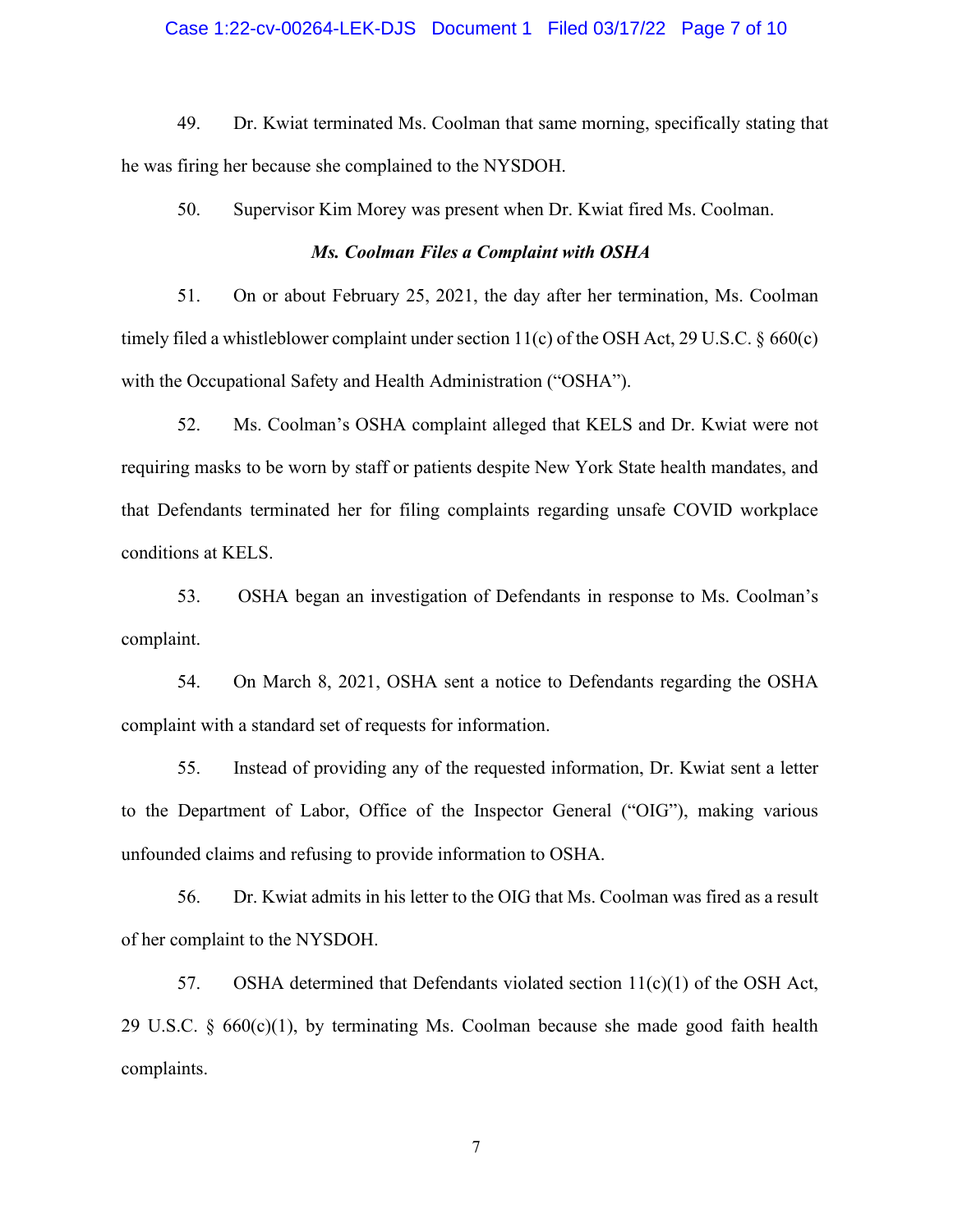### **CAUSE OF ACTION**

### **Violation of Section 11(c) of the OSH Act, 29 U.S.C. § 660(c)**

58. The Secretary incorporates by reference all prior paragraphs as if fully set forth herein.

59. Ms. Coolman's complaints filed with NYSDOH about the lack of COVID precautions at Defendants' medical practice described herein constitutes the filing of complaints related to the Act.

60. Ms. Coolman's complaints to her supervisor about the lack of COVID precautions at Defendants' medical practice described herein constitutes the filing of complaints related to the Act.

61. Defendants discharged Ms. Coolman because she filed complaints related to the Act, in violation of section 11(c) of the Act, 29 U.S.C.  $\S 660(c)(1)$ .

62. To date, Defendants have failed to reinstate Ms. Coolman and to compensate her for lost wages and other damages suffered as a result of Defendants' egregious and unlawful actions, in continued violation of section  $11(c)(1)$  of the Act, 29 U.S.C. § 660(c)(1).

#### **RELIEF SOUGHT**

**WHEREFORE,** cause having been shown, Plaintiff respectfully requests that this Court enter judgment against Defendants as follows:

(a) Permanently enjoining and restraining Defendants, their officers, agents, servants, employees, and those persons in active concert or participation with them from violating the provisions of section  $11(c)(1)$  of the Act, 29 U.S.C. § 660(c)(1);

(b) Ordering Defendants to pay damages to Ms. Coolman for all lost wages and benefits that resulted from her unlawful termination, from the date of discharge until the date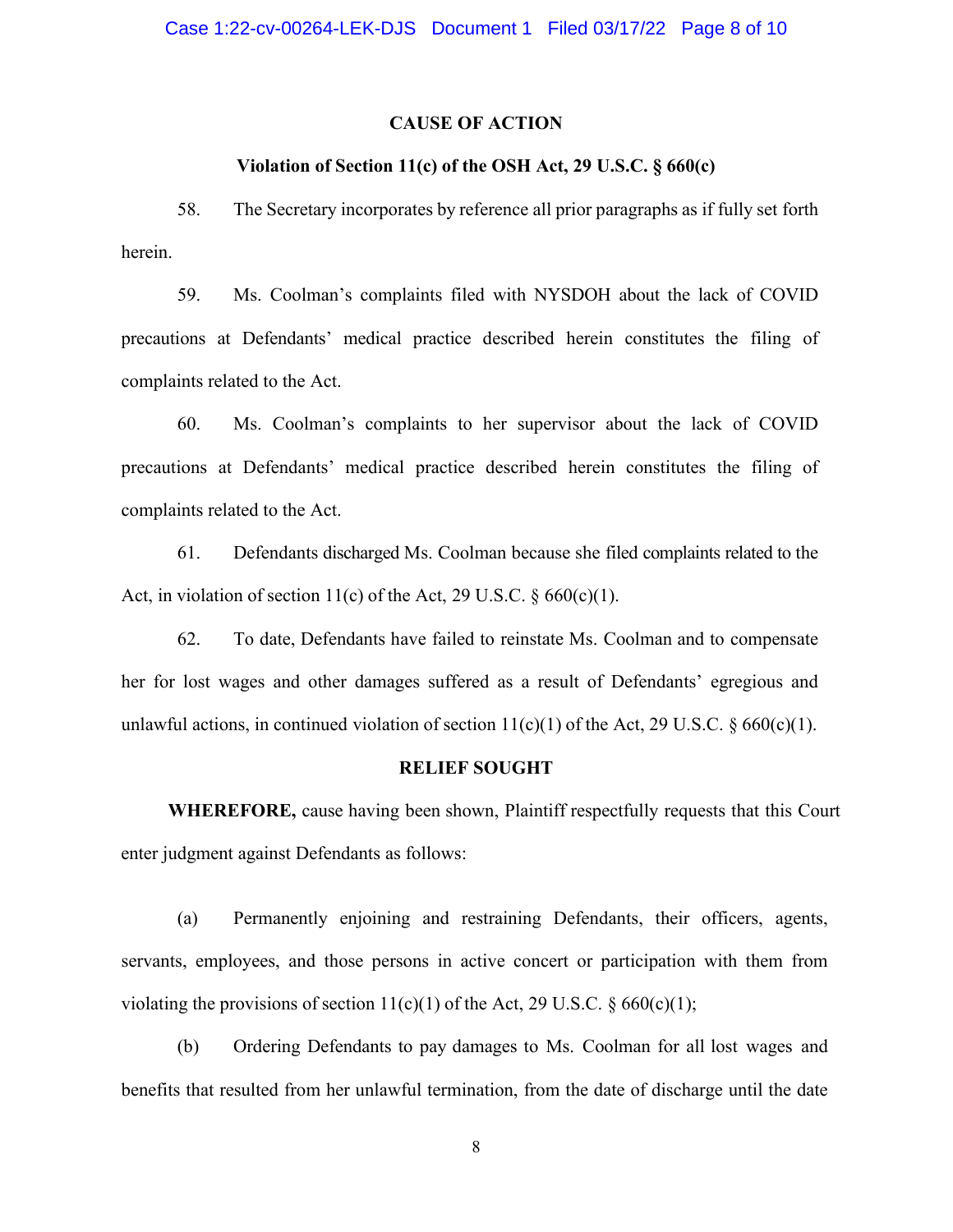### Case 1:22-cv-00264-LEK-DJS Document 1 Filed 03/17/22 Page 9 of 10

of judgment;

(c) Ordering Defendants to offer to reinstate Ms. Coolman to her previous position, with full benefits and other prerequisites of employment, and without any break in seniority, effective February 24, 2021, and/or, ordering Defendants to provide appropriate front pay (economic reinstatement) in lieu of reinstatement;

(d) Ordering Defendants to provide compensation to reimburse Ms. Coolman for any costs, expenses, and/or other pecuniary losses she incurred as a result of Defendants' unlawful discriminatory actions;

(e) Ordering Defendants to provide compensation for non-pecuniary losses, including emotional distress;

(f) Ordering Defendants to pay prejudgment interest computed at the underpayment rate established by the Secretary of Treasury pursuant to Internal Revenue Code, 26 U.S.C. § 6621;

(g) Ordering Defendants to pay exemplary or punitive damages;

(h) Ordering the posting of a notice for employees in a prominent place where employees can easily see it, stating that Defendants will not discharge or in any manner discriminate against any employee for engaging in activities protected by section 11(c) of the Act, 29 U.S.C. § 660(c);

(i) Awarding Plaintiff for all costs incurred in this action; and

(j) Ordering such and further relief as may be necessary and appropriate.